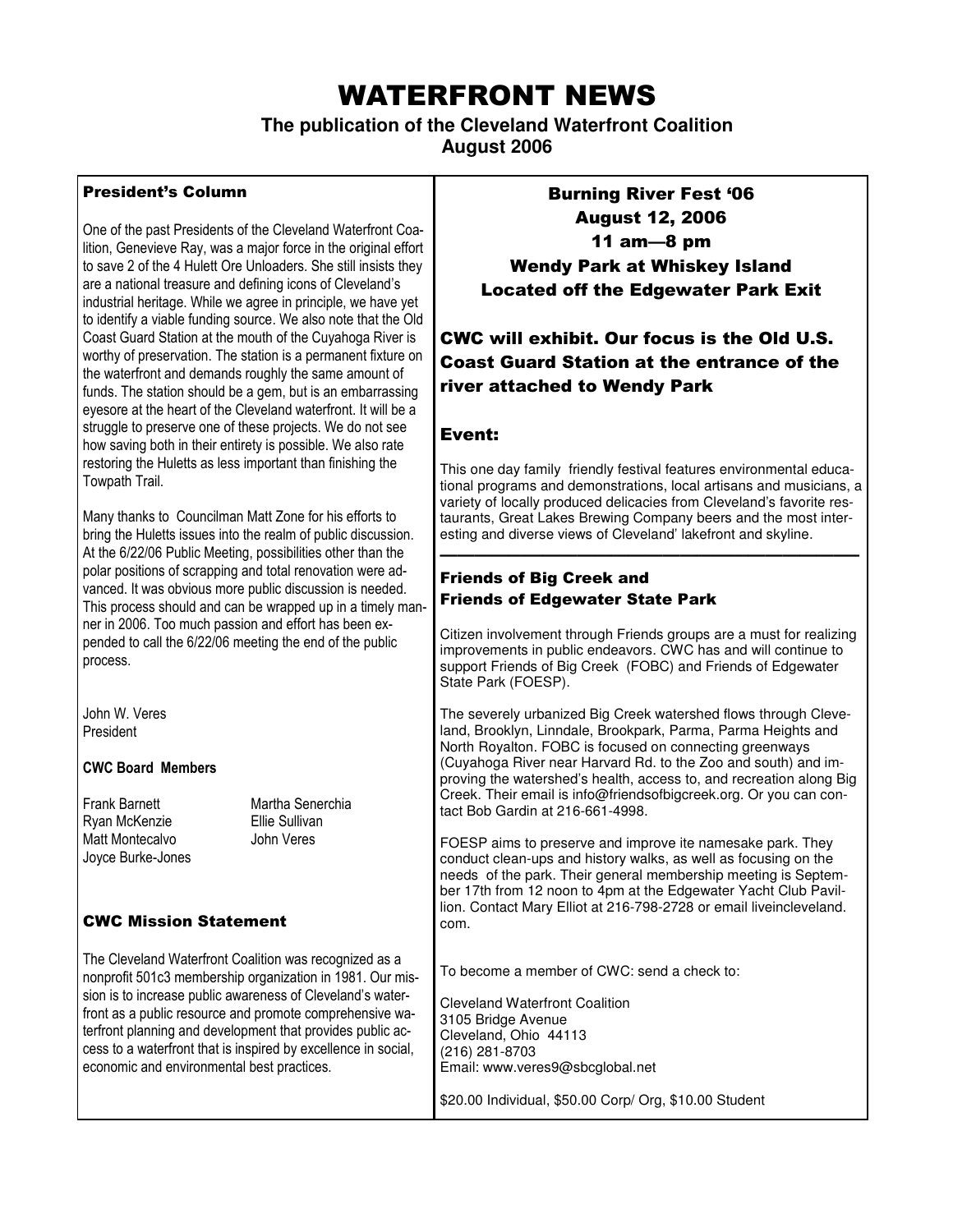## Dike 14 Nature Preserve

In December 2005, the Dike 14 Public Natural Area Master Plan Report was issued. It was prepared by Biohabitats Inc. for the City of Cleveland' Department of Parks, Recreation, and Properties. "The Master Plan treats habitat preservation and enhancement of those habitats as the site's primary use" The Master Plan (MP) emphasizes adaptive management as an ongoing practice to keep the Dike as varied and interesting as possible. The MP includes various uses but only to the extent that the collection of desirable habitats remains uncompromised.

 The estimate for implementing all MP recommendations is \$4,762,000. and roughly breaks down as follows (in thousands of dollars):

| \$1,135.7  | Trails (2.5 miles)            |
|------------|-------------------------------|
| \$1,128.1  | <b>Programmatic Areas</b>     |
| \$2,063.4  | <b>Habitat Enhancement</b>    |
| \$238.4    | Entry Area outside of Dike 14 |
| 158.6      | Fencing for Perimeter         |
| \$<br>36.0 | Site signage                  |

Significant cost items of the above groupings are:

HABITAT ENHANCEMENT

| \$523.1       | <b>Wetland Restoration</b>         |
|---------------|------------------------------------|
| \$290.0       | <b>Invasive Species Management</b> |
| \$213.2       | <b>SE Woodland Area</b>            |
| \$176.0       | <b>Conifer Woodland Area</b>       |
|               |                                    |
| <b>TRAILS</b> |                                    |

| \$258.0 | 10 foot trail to the Beak (NW corner) |
|---------|---------------------------------------|
| \$560.1 | 10 foot trail to the Eastern Shore    |
| \$317.6 | Gravel and Mulch Trails               |

 The two 10 foot trails allowing traffic in both directions total 3/4 mile. The gravel and mulch trails total 1 2/3 mile approx.

PROGRAMMATIC AREAS OF HUMAN ACTIVITY

| \$436.9 | Central Gathering Area (6000 square feet) |
|---------|-------------------------------------------|
| \$208.9 | Entry Drop Off Area                       |
| \$252.0 | Overlook Mound at Beak                    |
| \$202.6 | Beak (NW corner)                          |

The Master Plan is inclusive of a gamut of compatible uses. Realistically, the evolution of Dike 14 will proceed in phases. The first critical step is the sediment testing and risk assessment that must be done to allow ongoing, unmonitored visitation to the Dike. The legal obstacle of certification for passive recreation (probable) or active recreation (questionable) must be resolved. The Cuyahoga Soil & Water Conservation District was awarded a \$200,000 US EPA Brownfield Grant on May 12th. Together with \$50,000 from Cuyahoga County, the testing results and risk assessment should be finished by early 2007.

The next step would be to embark on a first phase plan for development of the Dike 14 Natural Area. The Dike 14 EEC (Environmental Educational Collaborative) unveiled such a plan for their May 20th "open house" on Dike 14 (the next one is scheduled Saturday, September 9th). Their estimate of \$637,700 would include:

- 
- (1) Signage at \$30,000
- (2) Benches at \$7,200<br>(3) Required risk asses Required risk assessment and legal jurisdiction work at \$51,500

 (4) A 3/4 mile, 4 foot wide trail from recycled materials for public access to Dike 14 at \$549,000 The path would go from the current entrance to the "Beak", then east along the perimeter to the Doan Brook culvert ( 1/3 of the way along the north side), and then back to meet the trail to the Beak at about the half way mark.

CWC thinks the EEC proposal is a good example of a phase -in. We are unaware of any objection to this proposal. Although the MP would call for a 10 foot wide trail in most of this area, we would back a 4 footer if viable funding comes forward. Objections to the MP have surfaced. The EEC phase in allows us to go forward together and not have to resolve the endgame in the immediate future.

Sorry we omitted a map. Contact CWC if more information is needed or visit the City of Cleveland Planning Commission's website. planning.city.cleveland.oh.us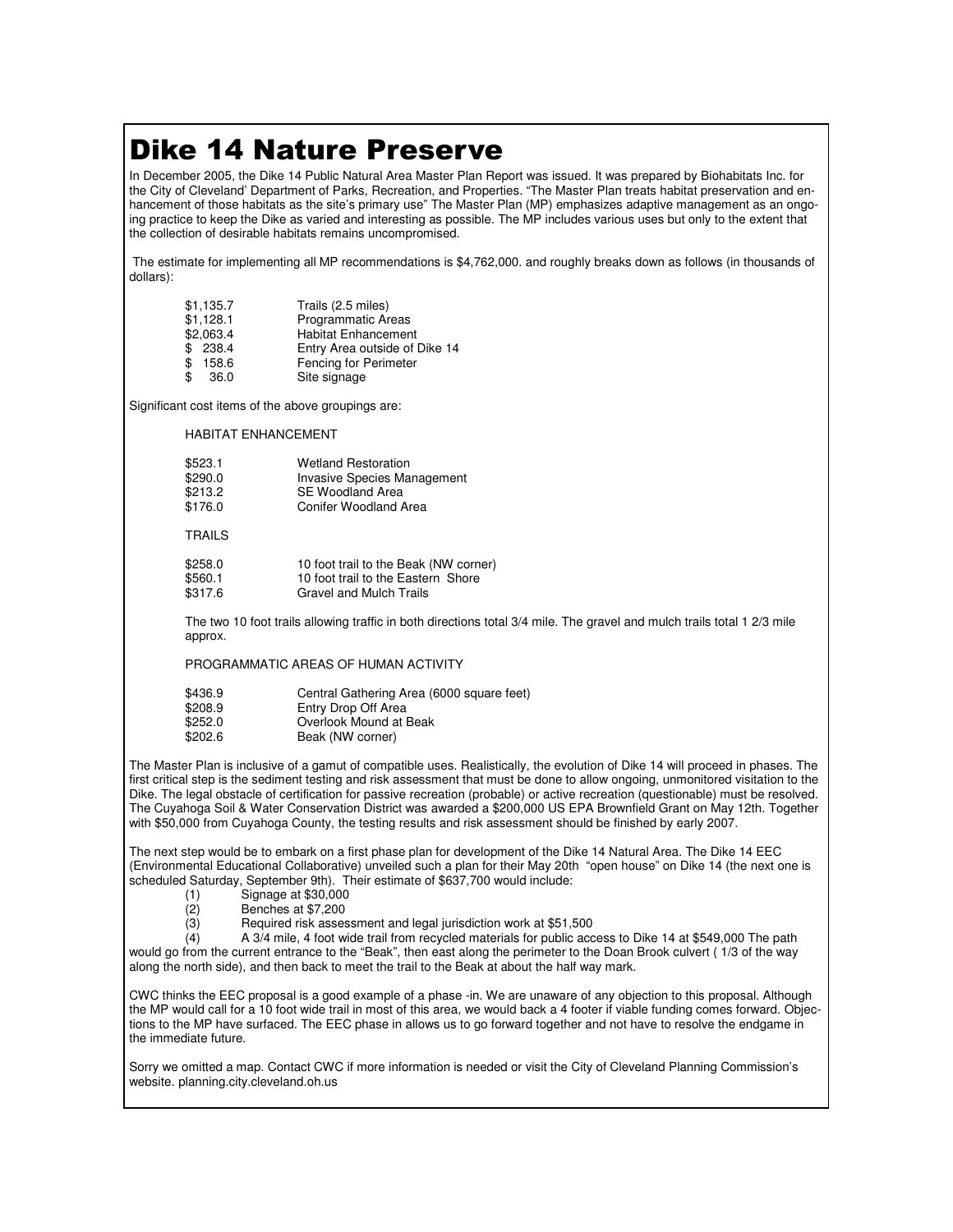# U.S. Coast Guard Station

Many thanks to Mayor Frank Jackson, Councilman Matt Zone and the Cleveland City Planning Commission for holding a Public Meeting (3/9/06) to share the vision of potential development for the historic U.S. Coast Guard Station. A strategic plan for the restoration of the Station was presented. That plan was prepared by City Architecture through a grant from the Ohio Department of Natural Resources, Office of Coastal Management.

The site at the west side of the mouth of the Cuyahoga River dates to 1897. It is at the end of a pier and built on filled land. The "Life Saving Service" at the site evolved into the U.S. Coast Guard. In 1940, the Coast Guard Station was built at a cost of \$360,000. Notable local architect Milton Dyer's used the streamlined modern style and the result was described as "the finest" and "the most beautiful in the nation". It was in use until 1974 when the Coast Guard moved to the E.9th pier. A local developer attempted to commercially utilize the Old Coast Guard Station (OCGS) unsuccessfully. Severe deteriorization occurred during his stewardship. City acceptance of the property in 2003 apparently absolved him of any legal responsibility as the OCGS is listed on the National Register of Historic Places. The location is at a critical point of confluence of the Cuyahoga River and Lake Erie. It is the center of the Cleveland waterfront. The City of Cleveland's Waterfront District Plan, Ohio and Erie Canal National Heritage Corridor, and Cuyahoga County's Plan for Wendy Park all overlap here.

The complex at OCGS consists of a quarters building for staff and officers, boathouse, and garage. The quarters building has a partial basement, two stories and a cylindrical observation / lookout tower of 60 feet. The structural assessment is:

| PIER/CAUSEWAY<br><b>UTILITIES</b><br><b>EXTERIOR</b><br><b>ROOFS</b><br>SHEETPILING/RETAINING<br><b>WALL OF LANDFILL</b>                                                                                 | <b>MUST BE REBUILT</b><br>MOST ARE MISSING / UNVERIFIABLE<br><b>POOR</b>                     | WALLS:GOOD, SKIN OF WALLS:POOR, DOORS, WINDOWS & DRAINS:POOR<br>ALL HAVE FAILED AND ARE OPEN TO ELEMENTS                                                                                             |  |
|----------------------------------------------------------------------------------------------------------------------------------------------------------------------------------------------------------|----------------------------------------------------------------------------------------------|------------------------------------------------------------------------------------------------------------------------------------------------------------------------------------------------------|--|
|                                                                                                                                                                                                          | BUILDINGS ARE STRUCTURALLY SOUND DUE TO WALLS                                                |                                                                                                                                                                                                      |  |
| The 3 SCHEMES presented were:                                                                                                                                                                            |                                                                                              |                                                                                                                                                                                                      |  |
| <b>SCHEME 1</b><br>\$8,036,000.00                                                                                                                                                                        | Guard & Maritime history), small restaurant / café.                                          | Historically preserve through use of historic tax credits as Lake Erie Environmental Museum (Coast                                                                                                   |  |
| SCHEME 2<br>\$9,239,000.00                                                                                                                                                                               | (watercraft & bike rentals)                                                                  | Renovation and adaptive reuse with commercial and public uses, restaurant and banquet space, board<br>walk on west side of pier, Lake Erie Environmental Museum, educational Center, activity Center |  |
| <b>SCHEME 3</b><br>\$\$4,984,000.00                                                                                                                                                                      | only a shell-no roof or windows, activity center, most park like.                            | Monumental ruins of OCGS-Educational passive park. Keep quarters building (with tower) only. Keep as                                                                                                 |  |
| COMPARISON OF FEATURES OF THE 3 SCHEMES:<br>Public boat docking<br>Park Space<br><b>Site Utilities</b><br><b>Vehicle Access</b><br><b>Activity Center</b>                                                | Observation/lookout tower for panoramic views                                                | All 3<br>All 3<br>All 3<br>1,2, minimal on 3<br>1,2, no on 3<br>2,3, no on 1                                                                                                                         |  |
| SIGNIFICANT COST COMPONENTS: (in thousands of dollars)<br>Pier/Causeway<br>Demolition and Removal<br><b>Site Utilities</b><br>Retaining Wall/ sheetpiling<br>Roofs                                       | $$1,220$ (1 & 2. - 25 ft wide)<br>\$200(1&82)<br>\$625(1&82)<br>\$1,125(1,283)<br>\$223(182) | $$1,112$ (3-20 ft)<br>\$600(3)<br>\$<br>50(3)<br>\$0(3)                                                                                                                                              |  |
| COST TOTALS (in thousands of dollars):<br><b>Site Components</b><br><b>Quarters Building</b><br><b>Boathouse</b><br>Storage Building<br><b>Activity Center</b><br><b>SUBTOTAL</b><br><b>FINAL TOTALS</b> | $\mathbf{1}$<br>\$3,456<br>\$1,344<br>\$470<br>\$132<br>NA.<br>\$5,402<br>\$8,036            | 3<br>2<br>\$3,989<br>\$3,126<br>\$1,288<br>\$ 167<br>\$710<br>NA.<br>\$166<br>NA.<br>57<br>\$<br>\$<br>57<br>\$6,210<br>\$3,350 (Construction)<br>\$9,239<br>\$4,984                                 |  |
| and administrative costs (both compounded), approximate multiplier after construction is 1.5                                                                                                             |                                                                                              | After the subtotal, add 15% for contractors profit and overhead. Then add 25% for contingency costs and then 12.5% for fees                                                                          |  |

(continued page 4)